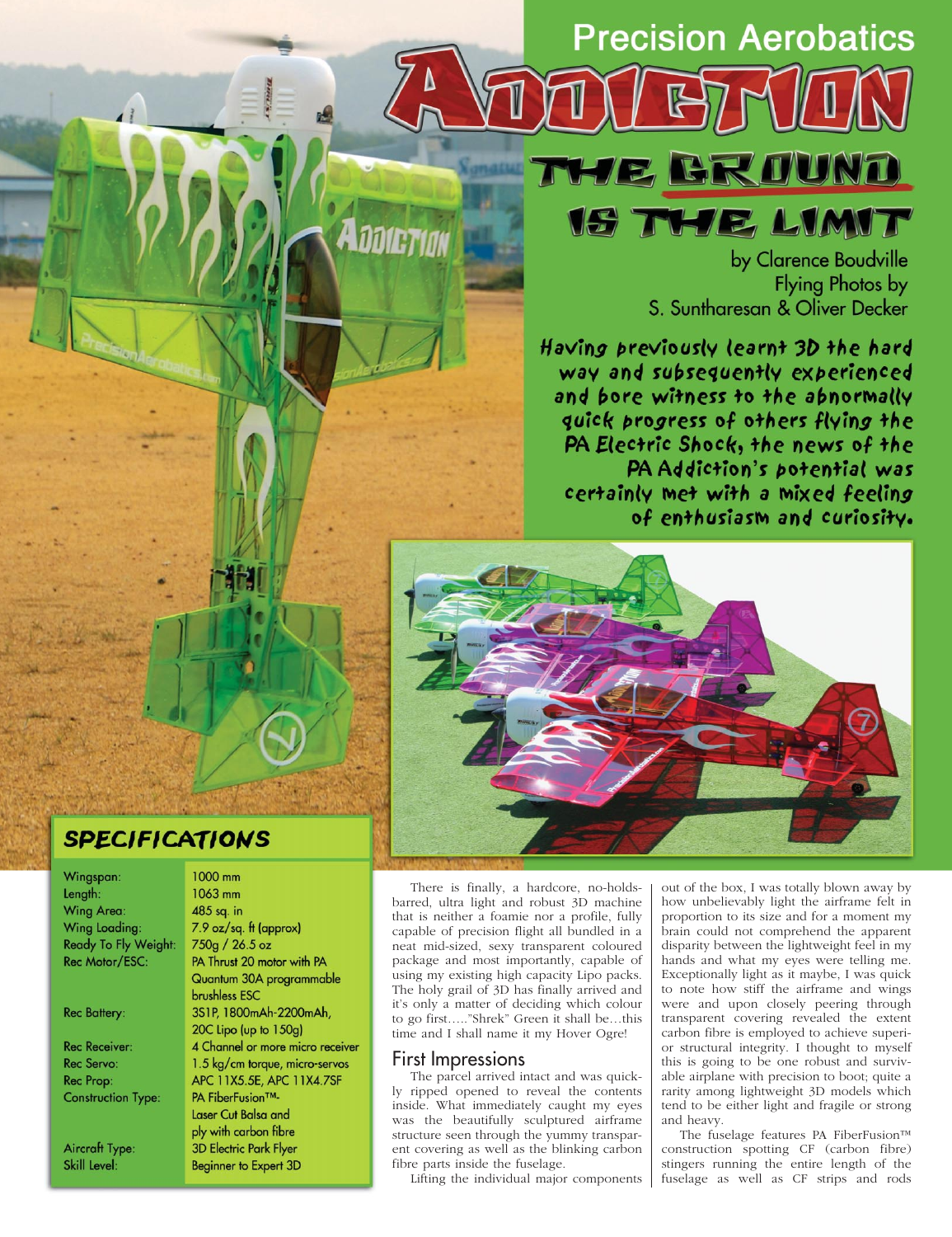

strengthening the cross members, reducing the likelihood of the fuselage breaking in the event of the many hard landings that I "plan" to make while perfecting my rolling harrier landings. Beneath the fuselage lies the recessed landing gear mount that is also robustly reinforced with CF to address another common problem of the LG ripping out. Many other light weight 3D models, either glow or electric powered, are frequently prone to weakness in this area. It became very apparent to me that the Addiction is indeed a very tough aeroplane and when it comes to learning hardcore 3D, especially at low level. Robustness is paramount to allow the safest (cost effective to some) way to learn challenging and risky manoeuvres.

Putting the fuselage aside, the two piece removable wings were inspected next. The ailerons were already pre-hinged at the factory and appeared to be slightly twisted which is normal for lightweight ailerons of this nature and the manual specifically addresses how to untwist them. The ailerons are pre-hinged with clear transparent heat-shrink covering similar to the ones on the PA Electric Shock providing massive amounts of throw. I peered through the wing tips and saw the ends of three CF rods, i.e. one at the leading edge and two at where the spar would usually be, making the wings, inspite of its exceptionally light weight, very stiff and equally robust as well.

The touch of quality even extended to the hardware package itself. All control surface horns were CNC produced CF making them light, stiff and slop free meaning crisp controls without sacrificing weight. The predominant use of CF is still relatively rare in most balsa models at the current time. Even some top dollar composite giant scales still use, at best metal or Phenolic control horns. The one piece fibreglass cowl was unpacked and inspected. It had all the major openings pre-cut saving more build time. This is certainly welcome especially considering the potential health risk associated with fibreglass dust and the only thing that is left to be done is to drill the four cowl mounting screw holes.

### The Build

As most of the Addiction major components are pre-built at the factory (including the prehinged ailerons, motor cage with carbon fibre pre-drilled firewall, one piece canopy/hatch, prehinged elevator and cowl) there is really not much effort and time required in the build and most modellers working at a leisurely pace should be able to complete the model in two short evenings without the need for special tools or the

much dreaded task of cleaning up after the build. Very little glue is required because essentially glue is only needed for the motor mount, horizontal stabs, rudder hinges and control horns.

Prior to commencing the build, I religiously went thorough the manual and I found the pictorial manual to be very concise, clearly describing each phase of the build process. Next came making the required openings in the fuselage and wing covering using a soldering iron to facilitate the dry fitting process and some were already pre-made at the factory.

I started the build in the usual way by first ironing down the covering to seal the areas where I need to make openings. The transparent covering makes it very easy to spot where the openings need to be easily made with a sharp X-acto blade.

The CF landing gear, along with the lightweight wheels were then bolted on to the fuselage to double up as a stable work stand and to stage the next phase of the build; the alignment of the horizontal stab referencing the wings for better precision.

The CF wing tube was inserted along with both wing halves and the ailerons were taped to remain in the neutral position and then untwisted as described in the manual. A slot was then cut at the rear of the fuselage and the horizontal stab was then inserted and eyeballed against the top of the wings. A little sanding was required to



Thrust 20 bolted onto the CF firewall.

the horizontal stab slots to achieve precise alignment and the horizontal stab was removed to have the CA hinges installed. A quick eyeball on the stab alignment, a quick measurement to both wing tips to reconfirm the laser cut alignment holes and a little CA is applied to permanently bond the stab to the fuselage. Next the slot at the rear of the fuselage is filled with the supplied balsa block, trimmed down and then recovered with supplied transparent covering hiding the evidence of the minor surgery.

The vertical stab and rudder is then assembled with CA hinges and the tail wheel installed. The motor mount is then glued in to the fuselage with glue, pinned with the supplied CF pins and clamped in place to allow the glue to cure over night. It is best to test fit the CF pins first prior to gluing. Additional wood glue is also brushed over all the joints of the motor mount to ensure maximum strength. The moulded air-scoops are then installed with CA.

Next came preparing the HS65HB servos for installation. Both elevator and rudder servo cables were extended by soldering light weight servo cables and terminated with JR compatible connectors. The optional CF long servo arms were then installed on the servos to get the maximum throws on those huge control surfaces.

The CF control horns were then attached to all the surfaces and with the servo arms and control surfaces positioned in neutral, the CF push rods were assembled to ensure precise mechanical geometry and to avoid introducing unwanted differential.

The PA Thrust 20 was then bolted on without a fuss and followed by the PA Quantum 30 and the cables connected. The JR 610M receiver was next installed and the antenna cable carefully routed to avoid any CF components to ensure maximum radio reliability.

The servos were then centred with the subtrim and then deflection was checked and adjusted to ensure a bind free travel on all rates. I was happy to note the massive amounts of controls afforded by the linkage geometry promising excellent control authority especially in the post stall region of flight. Since the PA Quantum 30 is already pre-programmed to suit the Thrust 20, connection was merely a plug and play affair.

As I anticipate that the Addiction will be flown very hard, I opted to install non-slip material on the battery Velcro strap and tray to avoid repeating the hairy experience of landing with the pack dangling on the side of the fuselage. A small strip of non-slip is CA'd onto the strap and CF battery tray in-lieu of attaching a Velcro strip on the battery.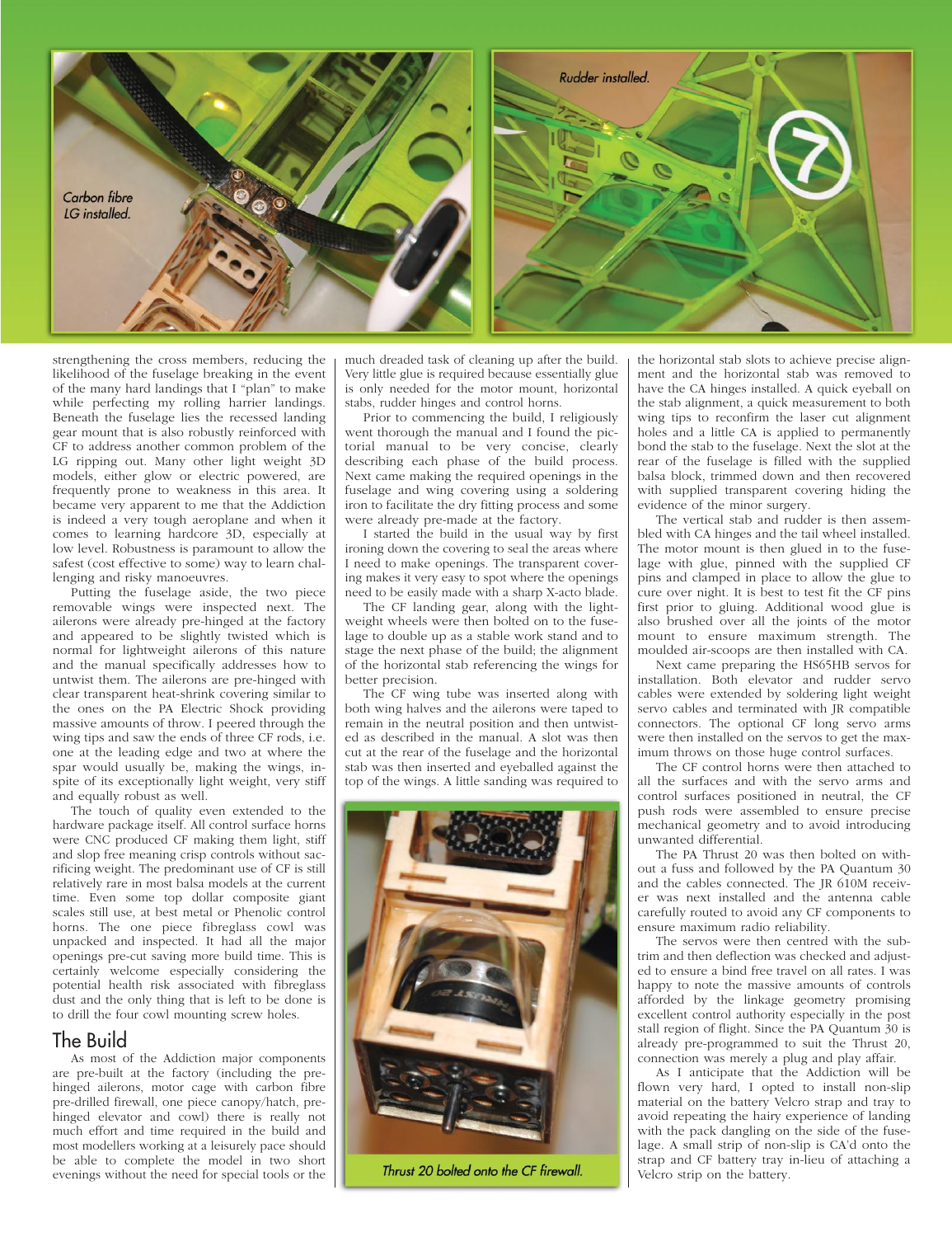

Once the avionics was complete, the cowl and prop were installed last and ready for its maiden flight. The hard part was to wait for the weekend to arrive.

## The Check Ride

Saturday arrived and I rushed to the field like a bat out of hell. It was gusty and threatening to rain but I was desperate to check this baby out, so whatever the weather maybe, falling short of getting struck by lightning, the Addiction must absolutely fly. I popped the Lipo pack in, quickly re-checked the controls and did a quick and short rolling take off straight into a hover. The first impression I got was that the Addiction was extremely easy to hover and in spite of the gusty conditions, it happily torque rolled and drifted downwind and required relatively little control corrections. The throttle was then advanced to climb out and check the trims; two clicks up elevator and two clicks left aileron and she was roughly trimmed out and I quickly put it into a quick inverted elevator and popping back into a hover. The massive aileron throws gave it ample authority to counteract the torque and adding more aileron allowed it to roll in reverse with ease. Despite the large control surface, the Addiction did not feel twitchy and immediately switched to rate 3 to get the maximum throws and 0% expo to maximize its agility and response. It handled so well even under these extreme throws that the expo was later removed out of rate 1 and 2 and all subsequent flights thereon were only rate 3.

The Addiction was later put into quick set of

rolling harriers and by the time it completed the second circuit, it started to rain requiring a very quick emergency landing to scurry off for cover. After about an hour, the rain stopped and the sun came out and flights resumed. It was still very gusty but the Addiction flew nevertheless, and I had loads of fun until it was too dark to fly.

I made it a point to fly on Sunday morning to get more stick time on the Addiction and to put it through its paces for the review and this time I took notes! It was sunny and windless; perfect condition for 3D flying. The hovers this time were spot on and the torque rolls were almost hands free and very relaxing indeed. The Addiction felt very friendly and easy to fly. The vertical stability was exceptional, making this one of the easiest 3D airplane to hover, torque roll and hand catch. Despite it size, its predictability allowed it to be safely hand launched and caught on demand allowing this airplane to be flown without the need for a suitable runway or even a runway for that matter.

Moving on from the "hoverbatics",(is there such a word?) the Addiction was taken through a series of manoeuvres starting with the 'blender' into an inverted flatspin. Entry was easy and it stopped dead when the aileron and rudder was released into a nice smooth inverted 'elevator' continuing on to a slow and stable 'harrier'. With the lighter pack, climbing flat spins are easily accomplished and it's really awesome to watch it flat spinning whilst stationary and with a bit more throttle starts to climb upwards and altitude is controlled by merely managing the throttle.

Next, the Addiction was flown on full throt-

tle and into an upright snap into an immediate hover and then smoothly transitioning into a slow knife edge. It does it effortlessly. The Addiction performs amazingly slow KE with very little roll coupling and can completely come to a dead stop in light winds by varying the AOA and carefully balancing the aileron inputs. Inverted snaps were then performed at high throttle followed by a series of walls. It performed all those without a hitch.

Taking the Addiction vertical and then executing a 'waterfall' at the apex, it goes into a nice smooth inverted 'elevator'. Consecutive sets of 'waterfalls' are performed by merely ramping up the throttle when the nose is pointing up and throttling down when it is pointing down and ample thrust from the motor allows consecutive 'waterfalls' to be safely performed as low as 3 meters off the deck. Both upright and inverted 'elevators' were stable and can be performed slowly with smooth transitions to 'harriers' or even a spot landing if desired. The Addiction performs well in both upright and inverted 'harriers' and speed is controlled by adjusting the AOA and throttle. Steering is easily accomplished with little rudder input to fly slow and lazy tight circles without the risk of dropping the wing as low as you want and even land. This adds another avenue to the number of fancy ways to land this bird.

When the lighter PA1800mAh 18-30C 3S packs were installed, the Addiction performed beautiful high AOA and smooth rolling harriers on the stock CG location. Smooth rolling 'harriers' can also be replicated with the slightly heavier PA2200mAh pack located 1/3 its length